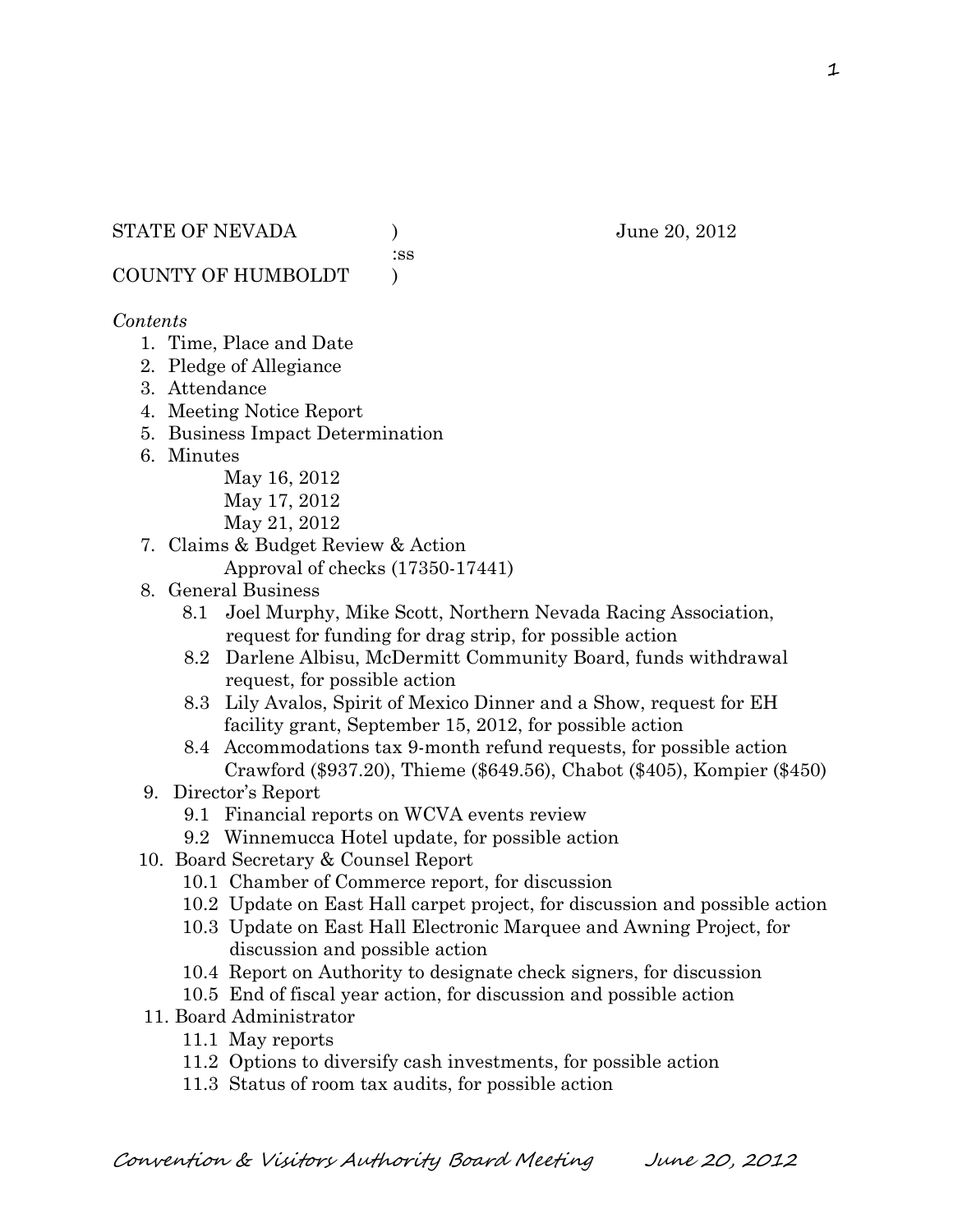- 11.4 End of year budget augmentation and other actions, for discussion and possible action
- 12. Other Reports
- 13. Next Meeting Date
- 14. Adjournment

#### **MINUTES, JUNE 20, 2012**

**1. Time, Place and Date.** The Winnemucca Convention and Visitors Authority met in regular session in full conformity with the law at the Winnemucca Convention Center, West Hall, Winnemucca, Nevada at 4:00 pm on Wednesday, June 20, 2012 with Chairman Terry Boyle presiding.

### **2. Pledge of Allegiance.**

|                      | <b>3. Attendance.</b> Convention and Visitors Authority Board Officials Present: |
|----------------------|----------------------------------------------------------------------------------|
| Terry Boyle          | Chairman and Hotel Representative                                                |
| Rodd William Stowell | Vice Chairman and Business Representative                                        |
| Don Stoker           | Treasurer and Motel Representative                                               |
| Joyce Sheen          | City Representative                                                              |
| Dan Cassinelli       | County Representative                                                            |
| Bill Macdonald       | Secretary and Counsel                                                            |
| Kendall Swensen      | Board Administrator                                                              |

*Convention and Visitors Authority Board Officials Absent:* None

| $D(u)$ includers I reserve. |                      |
|-----------------------------|----------------------|
| Kim Petersen                | Director             |
| <b>Shelly Noble</b>         | Administrative Clerk |

*Staff Members Absent:* None

*Staff Members Present:*

| <i>Others Present:</i> |                               |
|------------------------|-------------------------------|
| Steve Lyon             | The Humboldt Sun              |
| Tom Fransway           |                               |
| Javier Rivera          | Chihuahua's                   |
| Dee Holzel             | Silver Pinyon Journal         |
| Lily Avalos            | Spirit of Mexico              |
| Nani Ramirez           | Spirit of Mexico              |
| Joel Murphy            | No. Nevada Racing Association |
| Patty Ellifritz        | No. Nevada Racing Association |
| Mike Scott             | No. Nevada Racing Association |
| Melissa Murphy         | No. Nevada Racing Association |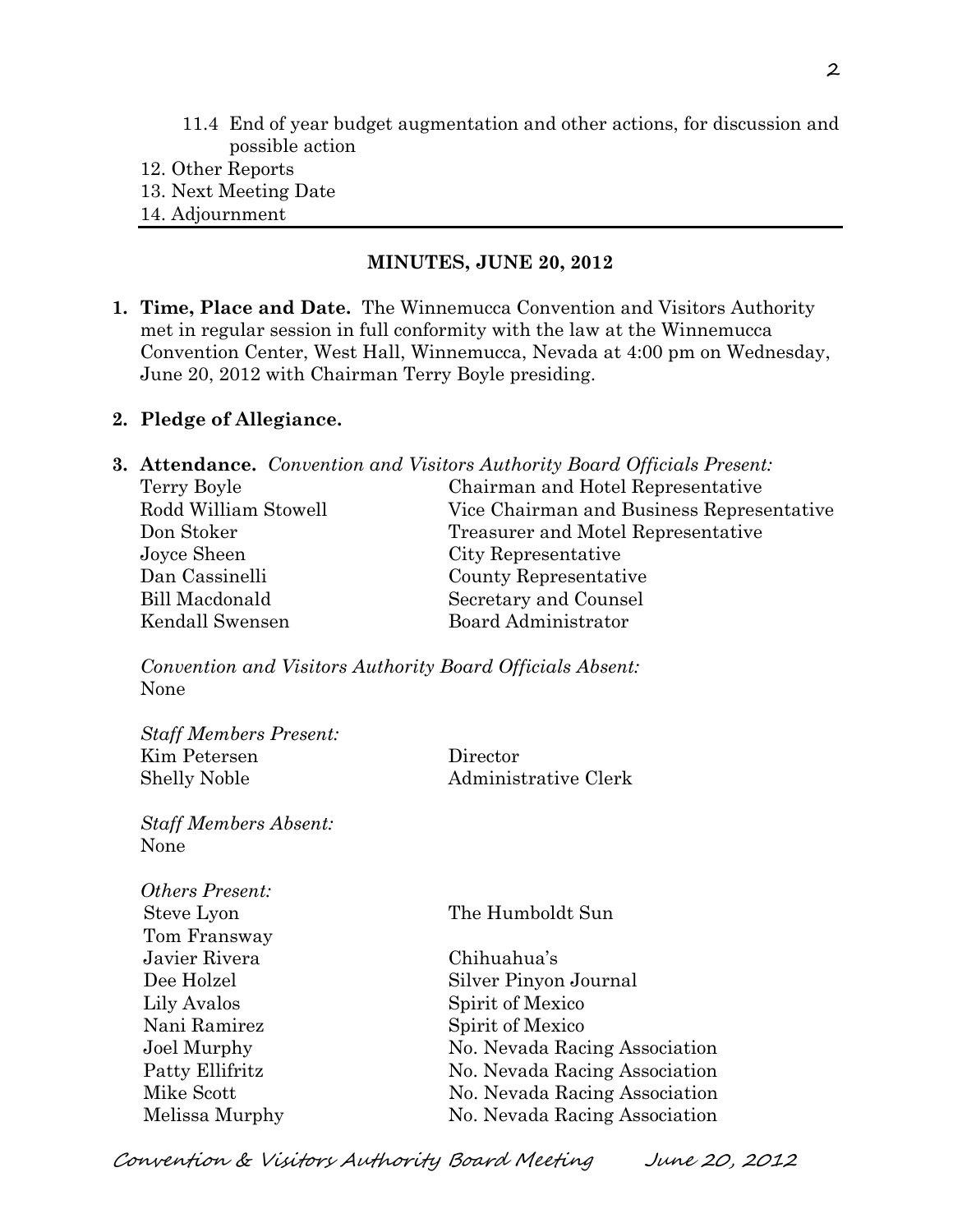### **4. Meeting Notice Report.**

Chairman Boyle reported that notice, including meeting agenda, was posted by Shelly Noble by 9:00 am Friday June 15, 2012 at Humboldt County Library, Court House, Post Office, City Hall and Convention Center West Hall. No persons have requested mailed notice during the past six months.

**5. Business Impact Determination.** After review of the June 20, 2012 agenda, *Don Stoker made a motion that no proposed agenda item is likely to impose a direct and significant economic burden on a business or directly restrict formation, operation, or expansion of a business. The motion carried unanimously, 3-0. Dan Cassinelli and Rodd Stowell were not present for this vote.*

### **6. Minutes.**

Prior meeting minutes of May 16, 2012.

*Joyce Sheen made a motion to accept the minutes of the May 16, 2012 meeting. Motion carried, 4-0. Don Stoker abstained because he did not attend this meeting.* 

Prior meeting minutes of May 17, 2012.

*Joyce Sheen made a motion to accept the minutes of the May 17, 2012 meeting. Motion carried, 4-0. Dan Cassinelli abstained because he did not attend this meeting.*

Prior meeting minutes of May 21, 2012.

*Don Stoker made a motion to accept the minutes of the May 21, 2012 meeting. Motion carried, 5-0.*

**7. Claims.** The following claims were submitted for payment and approved on June 20, 2012:

| <b>BANK ACCOUNT</b> | <b>CHECK NUMBERS</b> | <b>AMOUNT</b> |
|---------------------|----------------------|---------------|
| Nevada State Bank   | 17350-17441          | \$241,132.98  |

*Don Stoker made a motion to approve all claims as submitted. The motion carried unanimously, 5-0.*

# **8. General Business.**

### **8.1 Joel Murphy, Mike Scott, Northern Nevada Racing Association, request for funding for drag strip, for possible action**

Improvements to the drag strip have been on-going with help from various volunteers and organizations like the WCVA. The NNRA is at a point where they would like to make additional improvements which would include paving the lanes, return road and pit road. Also, they would like the paving to include expanding the pits and widening the pit roads. Their ultimate goal is to have the entire pit paved. NNRA continues to have fundraising events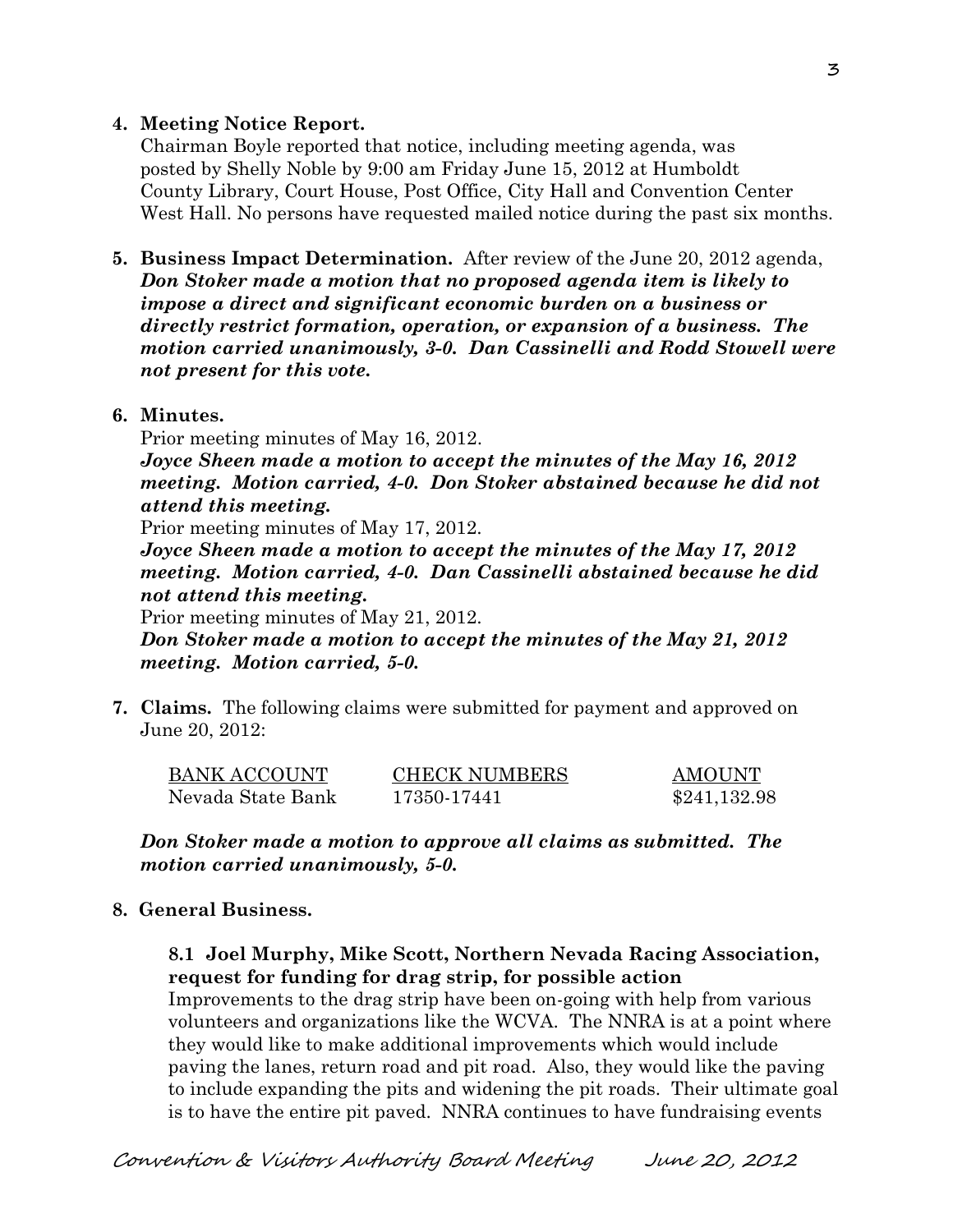and promote sponsorships and have seen increased attendance for their races. They estimate that approximately 28% of their participants and spectators are from out of town and are working to increase this percentage. The estimate for the next phase of improvements is approximately \$14,000. Joel and Mike were asked if they had approached the city or county about possible funding. They stated that they are planning to do this. *Terry Boyle made a motion approving \$4,700, 1/3 of the estimated expense for the NNRA paving project at the drag strip, contingent upon approval by the City of Winnemucca and Humboldt County to fund the other 2/3. Motion carried unanimously, 5-0.*

### **8.2 Darlene Albisu, McDermitt Community Board, funds withdrawal request, for possible action**

Mrs. Albisu was not able to be here tonight but provided a copy of the minutes from the May 21, 2012 McDermitt Community, Inc. meeting where they approved the allocation of \$4,000 of their Small Community Grant funding to the McDermitt Ranch Hand Rodeo. These funds will be used to replace a stripping chute, make repairs to the roof of the announcer's stand and fund a street dance. *Don Stoker made a motion approving the McDermitt Community Board's request for a withdrawal of \$4,000 from their Small Community Grant funding. These funds will be used to offset expenses incurred by the McDermitt Ranch Hand Rodeo. Motion carried unanimously, 5-0.* 

### **8.3 Lily Avalos, Spirit of Mexico Dinner and a Show, request for EH facility grant, September 15, 2012, for possible action**

This organization is a cultural youth enrichment group which performs traditional Mexican folk dances in the community. This event would be a fundraiser which would help pay for their costumes, insurance and academic scholarships. Participation is free to the young people involved. *Dan Cassinelli made a motion approving an East Hall facility grant for the Comstock Room (\$250) and kitchen (\$150) for the Spirit of Mexico Dinner and a Show on September 15, 2012. The Spirit of Mexico organization is responsible for any other Convention Center charges. Motion carried unanimously, 5-0.* 

### **8.4 Dora Rivera, Request for extension of time for Quinceanera, July 14, 2012, for possible action**

Javier Rivera is here today to make this request. According to our standard license agreement, people renting the facility must have the music stopped by 12:30 am and the building vacated by 1:00 am. Mr. Rivera would like to extend this to 1:30 am. Board members expressed some concern regarding the behavior of those attending these events as the evening progresses and alcohol is consumed. Mr. Rivera said he would have security personnel present to help with any problems that may arise. *Don Stoker made a*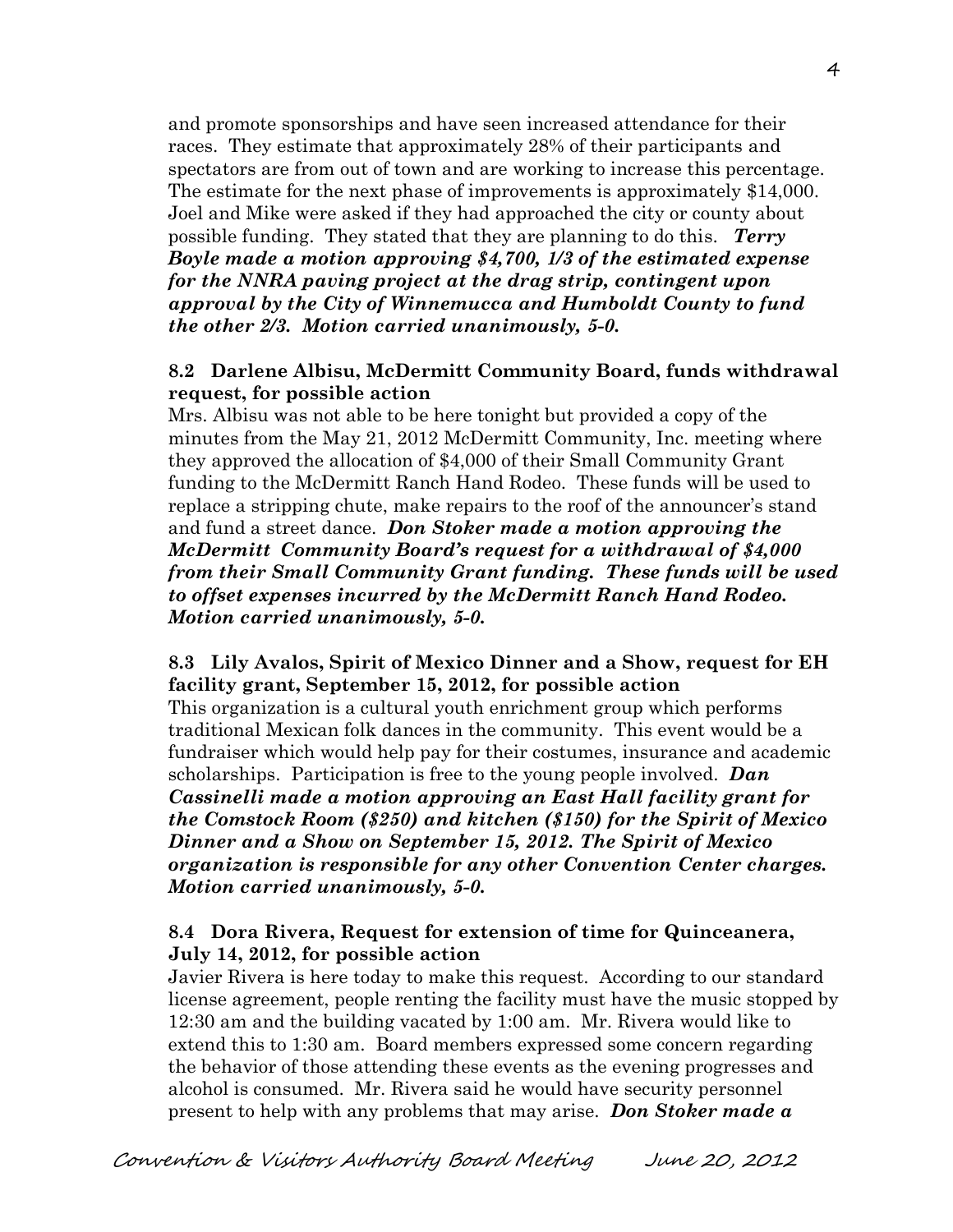*motion approving the time extension for the Quinceanera on July 14, 2012. The music must stop by 1:30 am and the building vacated by 2:00 am. Motion carried unanimously, 5-0.* 

**8.5 Accommodations tax 9-month refund requests, for possible action, Crawford (\$937.20), Thieme (\$649.56), Chabot (\$405), Kompier (\$450)**

*Terry Boyle made a motion to approve the accommodation tax 9-month refund requests for Kevin Crawford (\$937.20), Bryan Thieme (\$649.56), Michael Chabot (\$405), Nathan Kompier (\$450). Motion carried unanimously, 5-0*

#### **9. Director's Report.**

#### **9.1 Financial reports on WCVA events**

Bank reconciliations for the Tri-County Fair and Ranch Hand Rodeo were included in the board packets for review. The latest financial report on the Ranch Hand Rodeo shows a slight loss for this year's event, -\$233.62. This event is fully self-funded and continues to be one of our best annual events.

#### **9.2 Winnemucca Hotel update, for possible action**

Today Kim met with the architect and engineer who specialize in restoring historic buildings. They toured the Winnemucca Hotel, along with the city and county building inspectors. We won't have an official report for a few weeks, but the engineer did not see any "red flags" that would immediately be a safety concern. The walls and foundation can be reinforced and protection from earthquakes will need to be discussed. These experts agreed that this would be a project that would take many years to complete and should be done in phases. Cost estimates would need to be prepared. As with the architect and engineer, there are professionals who work primarily with historic buildings and can prepare these estimates. Mr. Stoker does not feel that WCVA should be solely responsible for any additional costs incurred in this investigation. He feels that the cost should be shared with the city and county. Kim hopes to have more information from today's meeting for this board at the July meeting.

#### **10. Secretary and Counsel, Monthly report.**

#### **10.1 Chamber of Commerce report** No report.

**10.2 Update on East Hall carpet project, discussion & possible action** Bill is still working to get the bid specs prepared.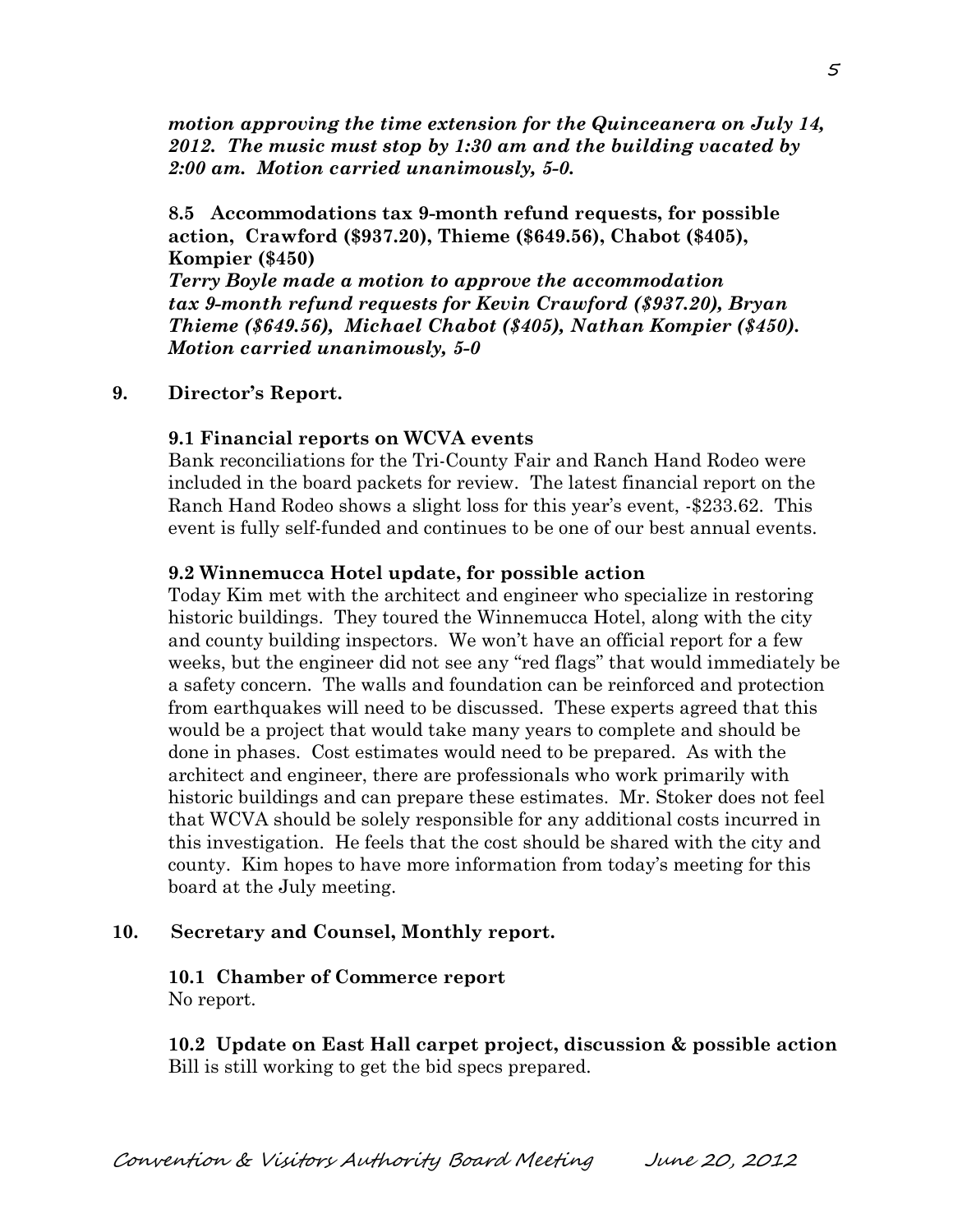#### **10.3 Report on East Hall Electronic Marquee and Awning Project, for discussion and possible action** No report.

**10.4 Report on authority to designate check signers, for discussion** Bill was unable to find anything in the Nevada Revised Statutes which addresses WCVA's authority (or lack of) to designate people as check signers on event accounts. *Joyce Sheen made a motion to designate signers on WCVA event checking accounts as follows:*

| Account Name, Number,<br><b>Bank</b> | Authorized<br>Signers                   | <b>Proposed Signers</b>                 |
|--------------------------------------|-----------------------------------------|-----------------------------------------|
| <b>WCVA General Fund</b>             |                                         |                                         |
| Account,                             | Terry Boyle, Chairman                   | Terry Boyle, Chairman                   |
| 2025933, Nev State Bank              | Rodd Stowell, Vice Chairman             | Rodd Stowell, Vice Chairman             |
|                                      | Don Stoker, Treasurer                   | Don Stoker, Treasurer                   |
|                                      | Joyce Sheen                             | Joyce Sheen                             |
|                                      | Dan Cassinelli                          | Dan Cassinelli                          |
| WCVA Petty Cash Account,             | Kim Petersen                            | Kim Petersen                            |
| 2026523, Nev State Bank              | Michelle Noble                          | Michelle Noble                          |
|                                      | <b>Sheree Tibbals</b>                   | Sheree Tibbals                          |
|                                      |                                         | Don Stoker, WCVA Treasurer              |
|                                      |                                         |                                         |
| <b>Ranch Hand</b>                    |                                         |                                         |
| Rodeo,                               | Kim Petersen                            | Kim Petersen                            |
| 690008081, Bank of America           | Michelle Noble<br><b>Sheree Tibbals</b> | Michelle Noble<br><b>Sheree Tibbals</b> |
|                                      |                                         | Don Stoker, WCVA Treasurer              |
|                                      |                                         |                                         |
| Winnemucca Junior Rodeo,             | Kim Petersen                            | Kim Petersen                            |
| 153700282129, USBank                 | <b>Sheree Tibbals</b>                   | <b>Sheree Tibbals</b>                   |
|                                      | Ken Tipton                              | Don Stoker, WCVA Treasurer              |
| Mule Show & Races,                   | Kim Petersen                            | Kim Petersen                            |
| 153700281964, USBank                 | <b>Sheree Tibbals</b>                   | <b>Sheree Tibbals</b>                   |
|                                      | Michelle Noble                          | Michelle Noble                          |
|                                      |                                         | Don Stoker, WCVA Treasurer              |
|                                      |                                         |                                         |

**Tax ID #90-0330913** 16-May-12

**WCVA Bank Accounts**

Convention & Visitors Authority Board Meeting June 20, 2012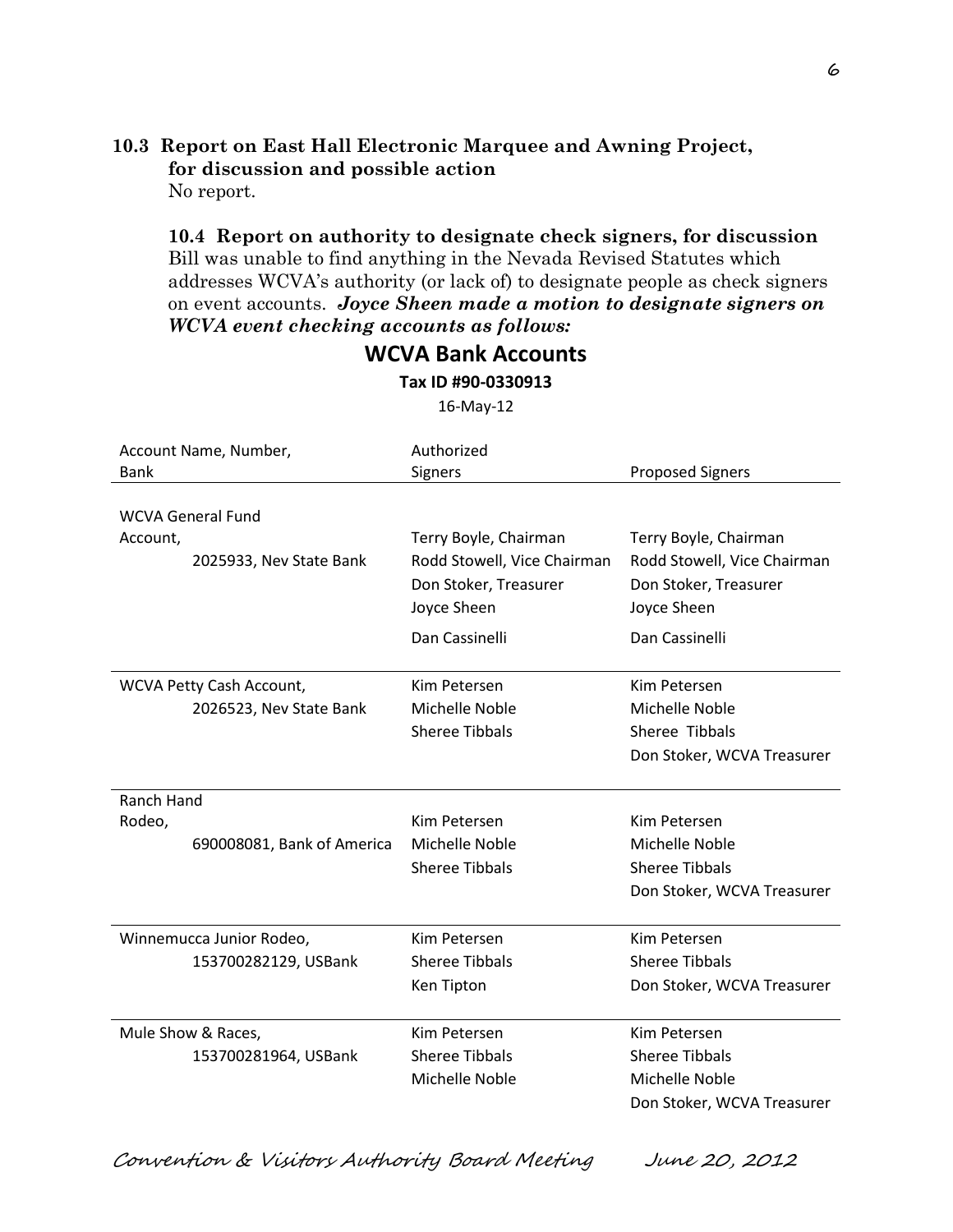| Tri-County Fair & Stampede,<br>153700282178, USBank           | Kim Petersen<br>Darrel Field<br>Sheree Tibbals       | Kim Petersen<br>Darrel Field<br>Sheree Tibbals               |
|---------------------------------------------------------------|------------------------------------------------------|--------------------------------------------------------------|
|                                                               |                                                      | Don Stoker, WCVA Treasurer                                   |
| Winnemucca LDR Rodeo Committee,<br>960019297, Bank of America | Kim Petersen<br>Sheree Tibbals<br><b>Garley Amos</b> | Kim Petersen<br>Sheree Tibbals<br>Don Stoker, WCVA Treasurer |

### *Motion carried unanimously, 5-0.*

### **10.5 End of fiscal year actions for discussion and possible action**

Kendall reported that there none known and that he has spoken with Tom Gransbery at Nevada Department of Taxation and all is in order.

### **11. Board Administrator.**

# **11.1 May Financial Reports**

No report.

### **11.2 Options to diversify cash investments, for possible action** No report.

### **11.3 Status of room tax audits, for possible action**

Kendall has sent letters to those properties that will be audited. He will be performing the audits soon.

# **11.4 End of year budget augmentation and other actions, for discussion and possible action**

*Joyce Sheen made a motion to approve the budget transfers and augmentations as presented today in the resolution prepared by Board Administrator Kendall Swensen. Motion carried unanimously, 5-0.*

### **12. Other Business.**

# **12.1 TCF Concert update**

Ticket sales have slowed but continue to trickle in even though the advertising has pretty much stopped. Kim will be doing more advertising as the date gets closer.

# **12.2 Winnemucca Regional Raceway**

Mike Scott reported that cars and spectators are up considerably this season.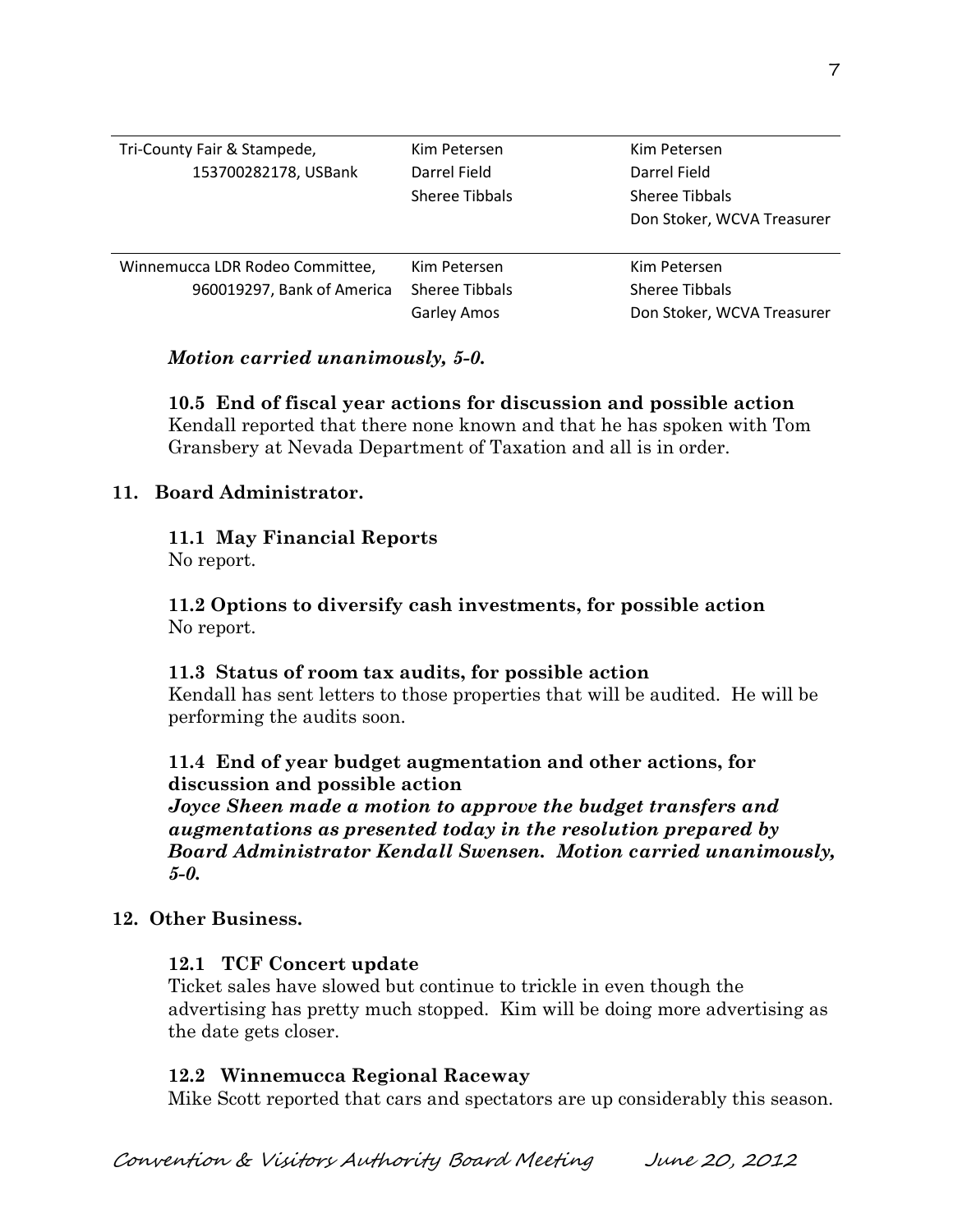The Iron Man event went very well. They had approximately 47 cars participate. The DCONN event did not happen so WCVA should be seeing some of their funding returned. There will be a Monster Truck event on August 9 & 10.

**13. Regular Business. Next Meeting. The Board confirmed the next special meeting date of Thursday, July 18, 2012, 4:00 pm.** 

**14. Adjourn.** *Joyce Sheen made a motion to adjourn this meeting. Motion carried unanimously,5-0.* The meeting was adjourned at 5:20 pm to the next regular meeting, or to the earlier call of the Chairman or to the call of any three (3) members of the Board on three (3) working days notice.

Respectfully submitted,

Shelly Noble

APPROVED ON \_\_\_\_\_\_\_\_\_\_\_\_\_\_\_\_\_\_\_\_\_\_\_\_\_\_\_\_, 2012

As written\_\_\_\_\_\_\_\_\_\_\_\_\_\_\_

As corrected Winnemucca Convention & Visitors Authority Board